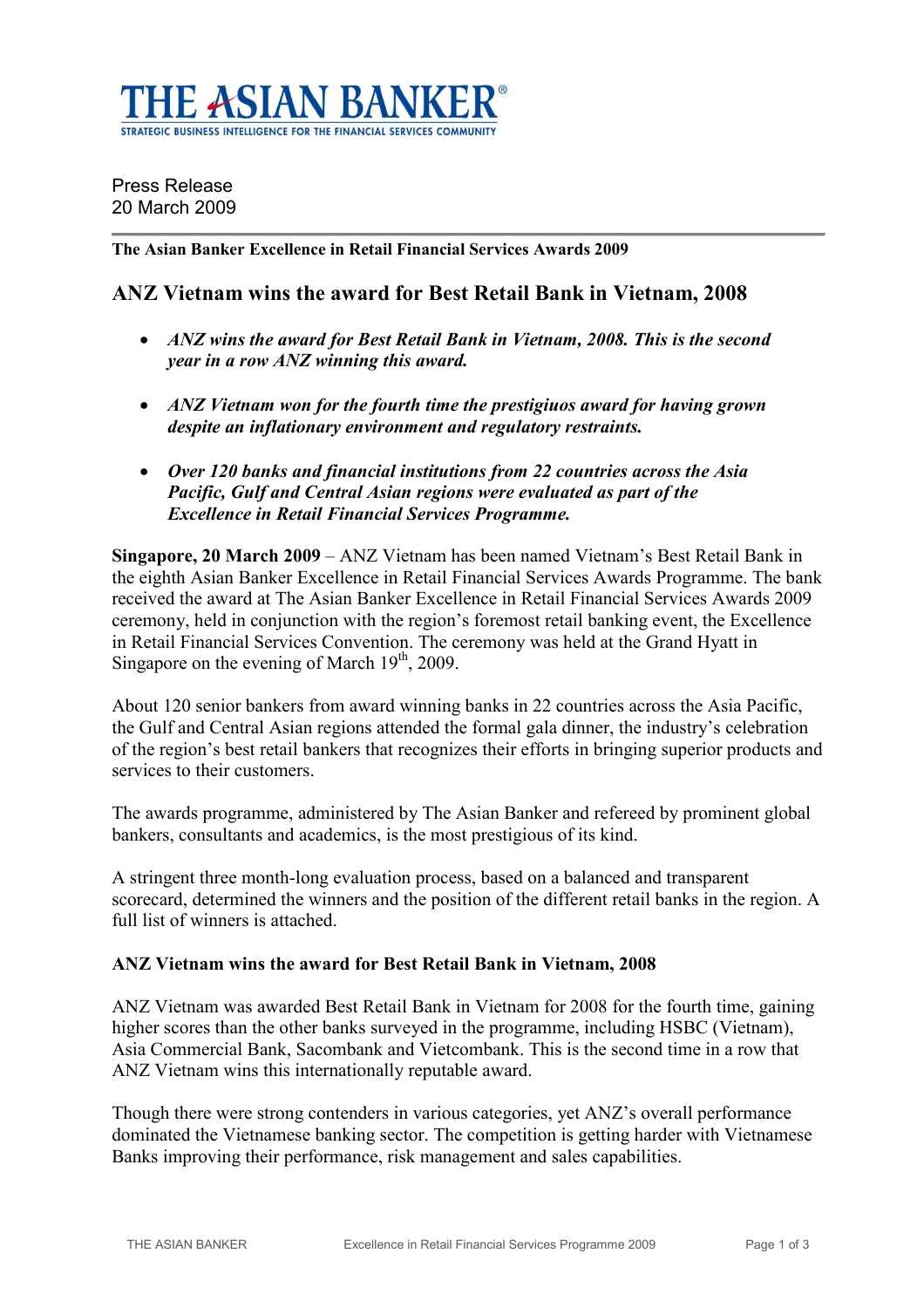

ANZ developed a strong value of franchise with deposit growth of 81% and almost doubled its revenue.

"After winning a full banking license in Vietnam, ANZ now is on its way to expand in Vietnam," Mr. Chris Kapfer, head of Excellence in Retail Financial Services Awards Programme at The Asian Banker. He added, "Especially the wealth management and SME banking seem to be the designated growth areas."

New customer relationship managers were employed for the new SME and wealth management segments and a whole new sales channel- mobile banking was launched. Massive technological improvements and innovations completed the picture of Vietnam's best retail bank.

ANZ expansion drive in Vietnam has been rewarded by a significant increase in the number of Vietnamese individual and business customers. Moreover, the bank has succeeded to position itself as a trusted and outstanding service bank. This contributes to making ANZ products and services more and more accessible to Vietnamese customers.

## ANZ Vietnam won for the fourth time the prestigious award for having grown despite an inflationary environment and regulatory restraints

While investing heavily in risk management, the bank implemented new systems and processes. Despite the high inflation, booming loan growth and financial crises, the quality of ANZ Vietnam's risk management was acknowledged as good by an internal audit according to Australian standards.

ANZ has also been active in increasing its sales force and has given special attention to training and specialisation of staff. The sales performance is supported by CRM solutions by Oracle and Siebel.

The self service segment such as internet banking and ATMs have been expanded and complemented. More ATMs, more functions and a higher call center service quality improved the scope of the bank considerably. The new queue management system also delivered more convenience to the customers and improved branch efficiency.

## Over 120 banks and financial institutions from 22 countries across the Asia Pacific, Gulf and Central Asian regions were evaluated as part of the Excellence in Retail Financial Services Programme

"This year over 120 banks and financial institutions in 22 countries across the region were evaluated as part of the Excellence in Retail Financial Services Programme. It has become the single most prestigious, comprehensive and anticipated awards programme that recognises the pursuit of excellence amongst retail financial institutions available almost anywhere in the world today," said Philip Strause, Chairman of The Asian Banker Excellence in Retail Financial Services Programme.

The transparent award evaluation process uses a balanced scorecard approach and a comprehensive methodology to evaluate the strength of individual banks' retail banking